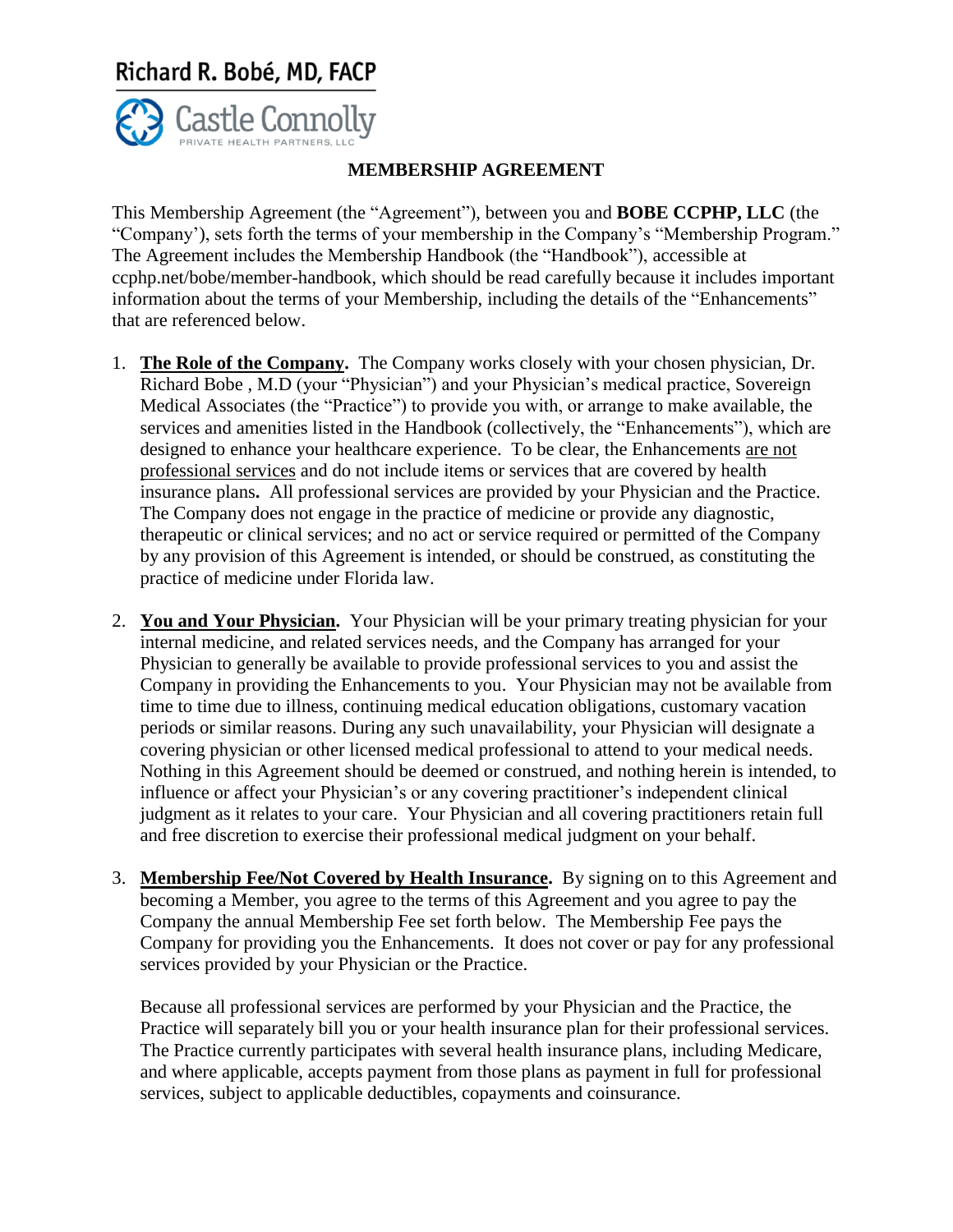You agree not to submit to your health insurer or health plan any bill, invoice or claim for reimbursement or payment with respect to the Membership Fee. You also agree that this Agreement is a service contract and not a contract of insurance. You acknowledge that you may, however, in your discretion, submit the Membership Fee for reimbursement to any flexible spending account, health reimbursement account, or medical savings account of your employer in which you participate, but that the Company makes no representation that any part of the Membership Fee will qualify to be reimbursed from any such account.

Your annual Membership Fee is **\$\_\_\_\_\_\_\_\_\_**. You may pay the Membership Fee in one annual payment, or two (bi-annual) payments, or quarterly, or monthly. Payments can be made to the Company by bank account or credit card. You will select your method and timing of payment in the Payment Information section of this Agreement, below. Certain processing fees, as outlined in the Payment Information section, will apply.

The Company reserves the right to change the Membership Fee at amy time, following at least thirty (30) days' advance written notice.

4. **Term and Termination.** The initial term of this Agreement will begin on the "Effective Date," which is the date on which your Membership Services begin pursuant to this Agreement, as confirmed by the Company following its receipt of a copy of the Agreement executed by you and your Membership Fee; provided that upon the Company's receipt of the executed Agreement and the Membership Fee, the Company retains the option, in its sole discretion, not to confirm the effectiveness of this Agreement (e.g., due to limitations on the number of Members) and to return your Membership Fee payment to you.

Unless this Agreement is otherwise terminated as provided herein, the initial term of this Agreement will be for one (1) year, commencing on the Effective Date (the "Initial Year"), and the Agreement will automatically renew for successive one (1) year periods (each, a "Renewal Year"), unless either party notifies the other party in writing, not less than thirty (30) days' prior to the expiration of the Initial Year or a Renewal Year (as applicable) of that party's desire not to renew this Agreement.

Unless the Agreement is sooner terminated, the Company will bill you for any Renewal Year before the beginning of that year. You agree to pay the Membership Fee for each Renewal Year (or pay the initial installment for that year, as applicable) within thirty (30) days following invoicing. Failure to pay the invoiced amount in a timely manner may result in termination of this Agreement.

Either party may also terminate this Agreement at any time for any reason upon thirty (30) days' prior written notice to the other party, delivered in the manner set forth in Section 4 of the Additional Terms section of the Handbook. If you terminate this Agreement, you will be refunded the pro-rata portion of any paid portion of your annual Membership Fee, minus an administrative fee of two hundred dollars (\$200) ("Administrative Fee"). Except as provided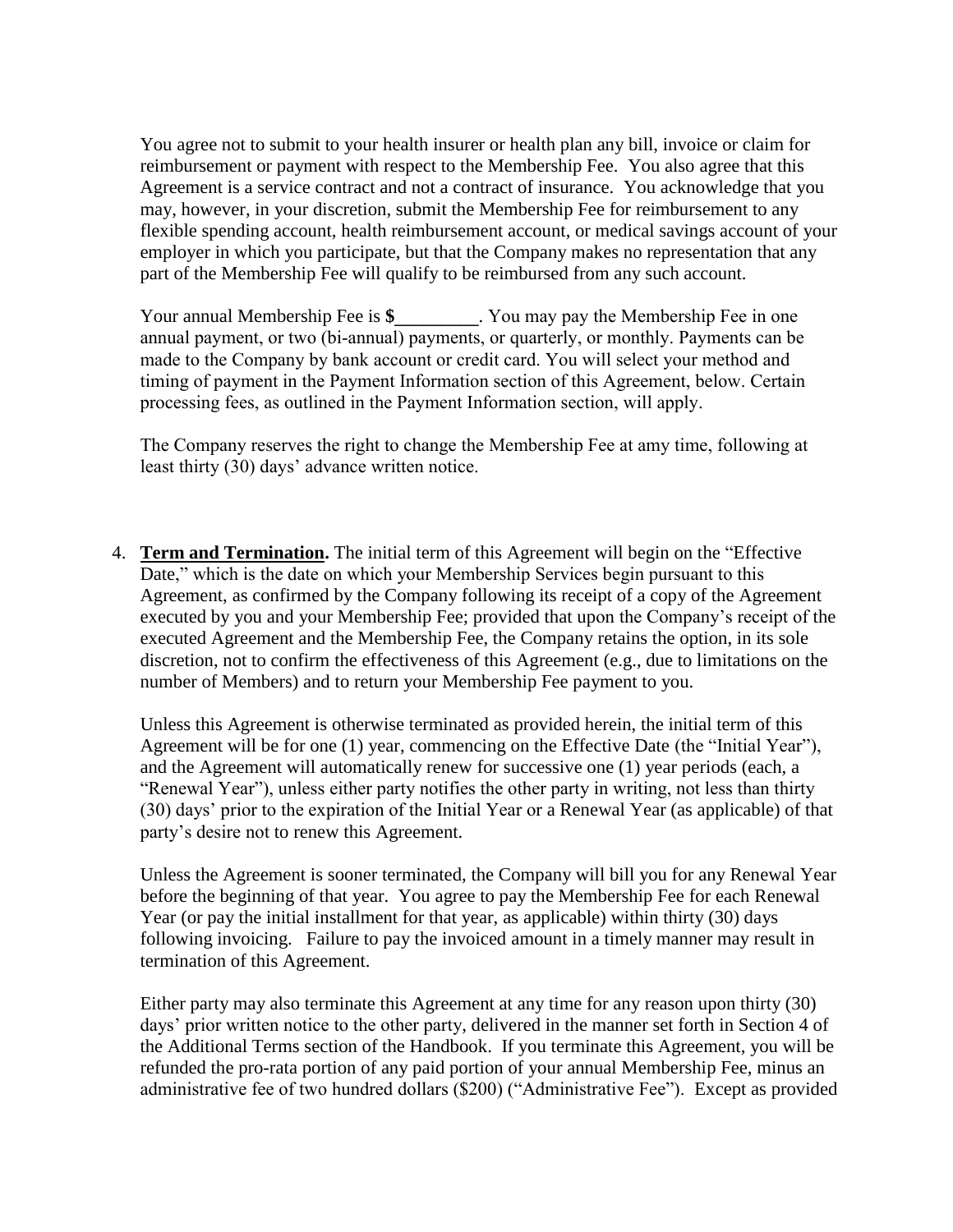below, if the Company terminates this Agreement, you will be refunded the pro-rata portion of any paid portion of your annual Membership Fee, and no Administrative Fee will be due. Any pro-rated refund will be based on the number of days remaining in your Membership term (or payment period, as applicable). In the event of your death, this Agreement will immediately terminate. However, in the event that your Physician becomes unavailable for an extended period of time, the Company may seek to identify a replacement Physician as your Physician (at least temporarily) and not terminate this Agreement, in which case you will be entitled to terminate the Agreement and obtain a pro-rated refund as provided above.

[Remainder of Page Intentionally Left Blank]